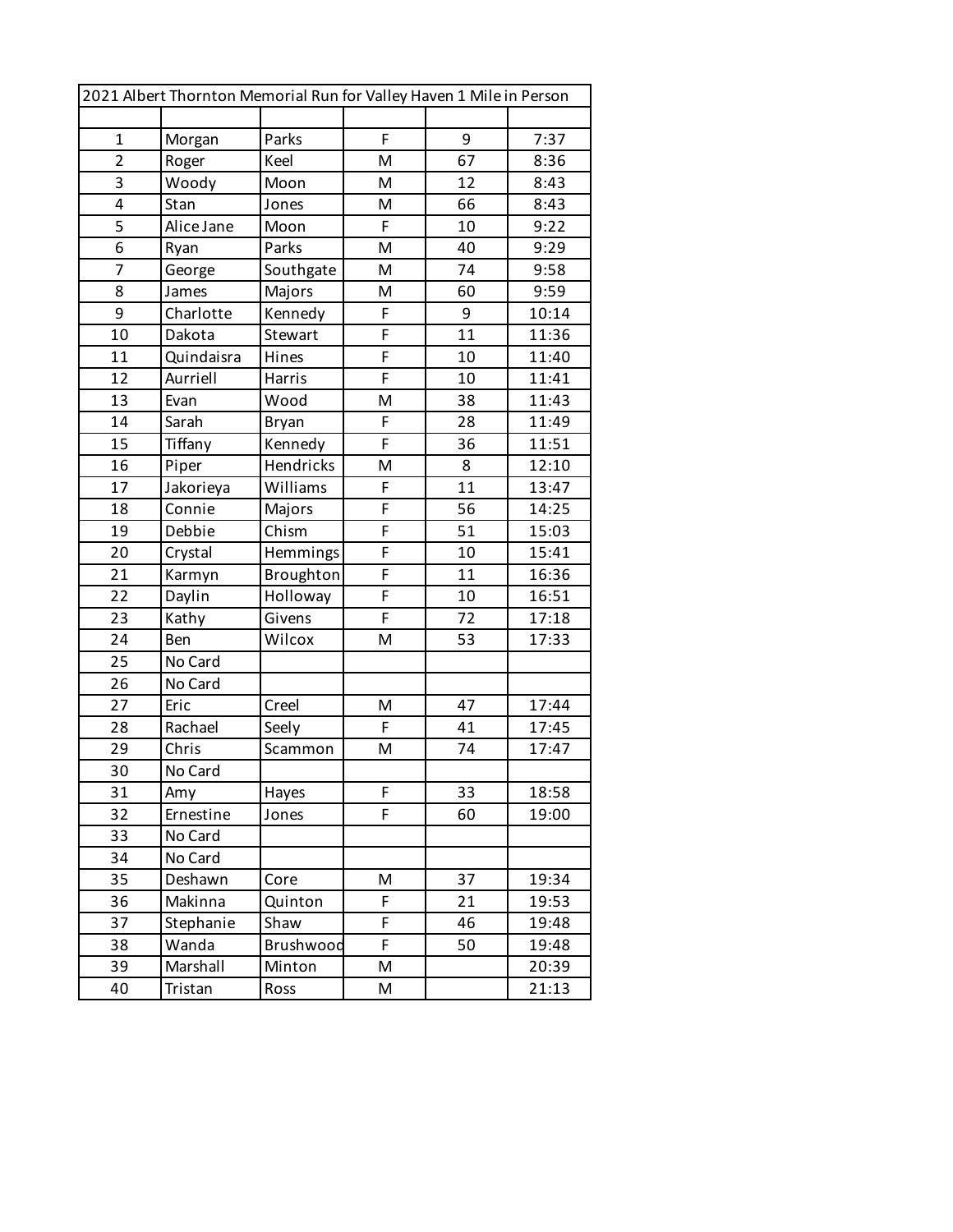| 2021 Albert Thornton Memorial Run for Valley Haven 1 Mile Virtual |                |               |                |    |       |
|-------------------------------------------------------------------|----------------|---------------|----------------|----|-------|
| $\mathbf{1}$                                                      | Tommy          | Dorminy       | M              | 23 | 6:02  |
| $\overline{2}$                                                    | Casey          | Mull          | M              | 37 | 6:23  |
| $\overline{3}$                                                    | Pi             | Dorminy       | M              | 14 | 7:08  |
| 4                                                                 | David          | <b>Eckles</b> | M              | 45 | 7:14  |
| 5                                                                 | David          | Beeland       | M              | 52 | 7:32  |
| 6                                                                 | Tom            | Skafidas      | M              | 69 | 8:12  |
| $\overline{7}$                                                    | MaryBeth       | Forwood       | F              | 57 | 8:24  |
| 8                                                                 | <b>Bob</b>     | <b>Banks</b>  | M              | 69 | 8:37  |
| 9                                                                 | <b>Becky</b>   | Dorminy       | F.             | 17 | 8:48  |
| 10                                                                | John           | Dorminy       | M              | 52 | 8:54  |
| 11                                                                | Mara           | Nance         | F.             | 62 | 9:22  |
| 12                                                                | Bill           | Tweedell      | M              | 76 | 9:39  |
| 13                                                                | Melissa        | Scott         | F              | 60 | 9:41  |
| 14                                                                | Richard        | Harrison      | M              | 70 | 10:02 |
| 15                                                                | <b>Barbara</b> | Nasworthy     | F              | 71 | 10:15 |
| 16                                                                | Bill           | Davis         | M              | 72 | 10:20 |
| 17                                                                | Teresa         | Dove          | F              | 58 | 10:28 |
| 18                                                                | Doug           | Ashley        | M              | 63 | 10:45 |
| 19                                                                | Vicky          | Werner        | F              | 69 | 12:20 |
| 20                                                                | Jim            | Latimer       | M              | 79 | 12:46 |
| 21                                                                | Danny          | Wall          | M              | 77 | 13:12 |
| 22                                                                | Heather        | Sloan         | F              | 50 | 14:58 |
| 23                                                                | Ernest         | Smallman      | M              | 76 | 15:34 |
| 24                                                                | Steve          | Strickland    | M              | 67 | 16:19 |
| 25                                                                | <b>Brenda</b>  | Wall          | F              | 69 | 17:50 |
| 26                                                                | Linda          | Zeeman        | $\overline{F}$ | 76 | 17:52 |
| 27                                                                | Ann            | Dorminy       | $\overline{F}$ | 53 | 17:54 |
| 28                                                                | Susie          | Dorminy       | F              | 19 | 18:58 |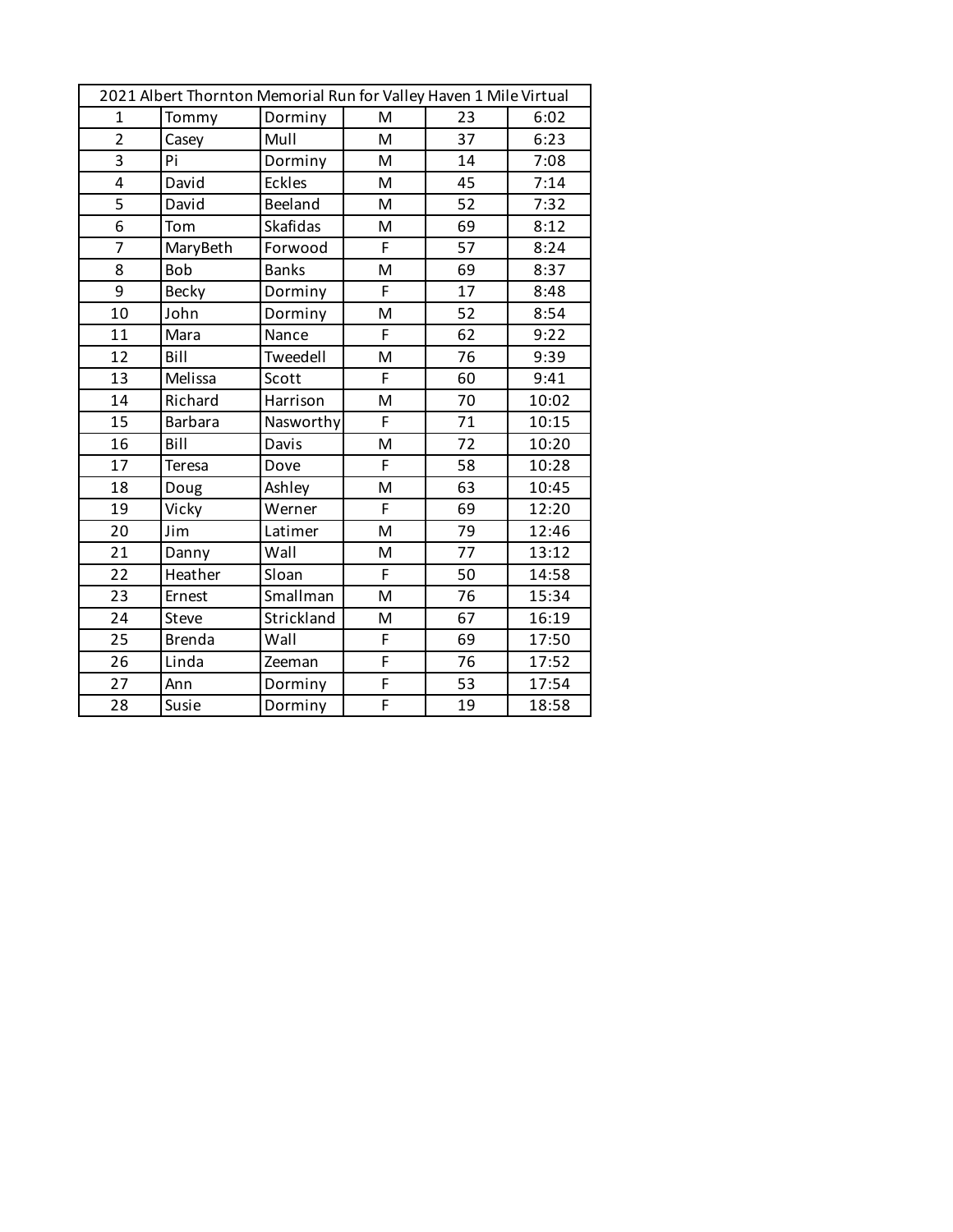| 2021 Albert Thornton Memorial Run for Valley Haven 4K in Person |              |           |                |                |       |
|-----------------------------------------------------------------|--------------|-----------|----------------|----------------|-------|
|                                                                 |              |           |                |                |       |
| $\mathbf{1}$                                                    | Benji        | Mitchum   | M              | 43             | 15:00 |
| $\overline{2}$                                                  | <b>Tray</b>  | Thompson  | M              | 40             | 15:00 |
| 3                                                               | Bobby        | Poer      | M              | 47             | 19:19 |
| 4                                                               | Stacy        | Shirey    | M              | 48             | 19:23 |
| 5                                                               | Morgan       | Parks     | F              | 9              | 19:35 |
| 6                                                               | Tim          | Campbell  | M              | 60             | 19:39 |
| $\overline{7}$                                                  | Jimmy        | James     | M              | 43             | 20:04 |
| 8                                                               | Logan        | James     | M              | 9              | 20:04 |
| 9                                                               | Laurie       | Blount    | F              | 60             | 21:26 |
| 10                                                              | Roger        | Keel      | M              | 67             | 21:52 |
| 11                                                              | Stan         | Jones     | M              | 66             | 23:34 |
| 12                                                              | George       | Southgate | M              | 74             | 25:07 |
| 13                                                              | Gator        | Kinkade   | M              | 47             | 26:12 |
| 14                                                              | Jesse        | James     | M              | $\overline{7}$ | 30:36 |
| 15                                                              | Charlotte    | Kennedy   | F              | 9              | 30:50 |
| 16                                                              | James        | Majors    | M              | 60             | 31:03 |
| 17                                                              | <b>Brian</b> | Van Meter | M              | 37             | 31:06 |
| 18                                                              | Allyson      | Porter    | F              | 23             | 31:19 |
| 19                                                              | Christian    | James     | M              | 10             | 33:24 |
| 20                                                              | Deven        | James     | F              | 40             | 33:32 |
| 21                                                              | Jackie       | Phillips  | $\overline{F}$ | 76             | 33:34 |
| 22                                                              | Piper        | Hendricks | F              | 8              | 34:26 |
| 23                                                              | Evan         | Wood      | M              | 38             | 34:29 |
| 24                                                              | Tiffany      | Kennedy   | F              | 36             | 35:37 |
| 25                                                              | Connie       | Majors    | F              | 56             | 35:38 |
| 26                                                              | Kathy        | Givens    | F              | 72             | 37:08 |
| 27                                                              | Chris        | Scammon   | M              | 74             | 29:01 |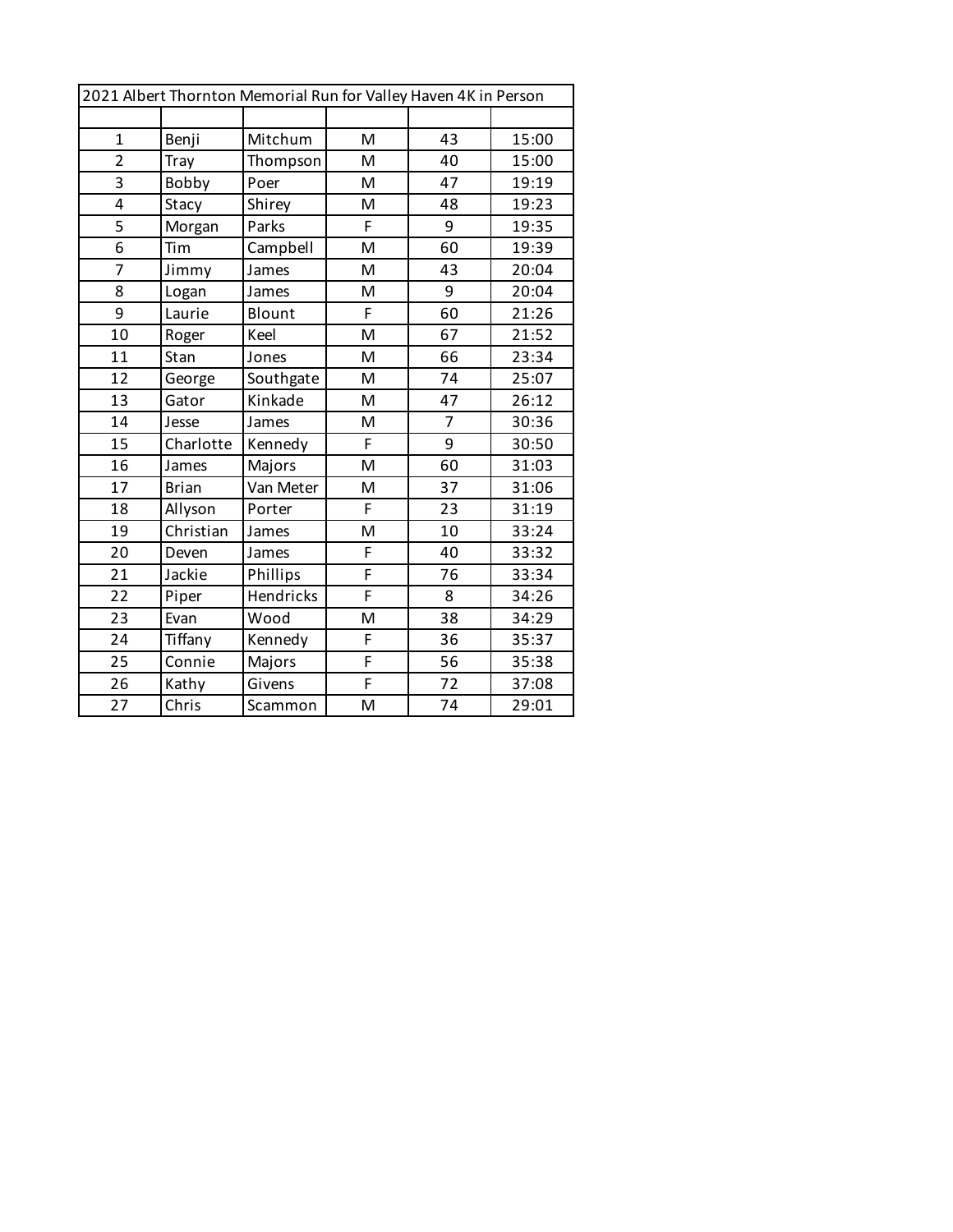| 2021 Albert Thornton Memorial Run for Valley Haven 4K Virtual Run |                |               |                |    |       |
|-------------------------------------------------------------------|----------------|---------------|----------------|----|-------|
| $\mathbf{1}$                                                      | Casey          | Mull          | M              | 37 | 17:25 |
| $\overline{2}$                                                    | David          | Beeland       | M              | 52 | 20:11 |
| $\overline{3}$                                                    | Tom            | Skafidas      | M              | 69 | 21:07 |
| 4                                                                 | David          | <b>Eckles</b> | M              | 45 | 21:55 |
| 5                                                                 | <b>Becky</b>   | Dorminy       | F              | 17 | 22:01 |
| 6                                                                 | <b>Bob</b>     | <b>Banks</b>  | M              | 69 | 22:37 |
| $\overline{7}$                                                    | Tommy          | Dorminy       | M              | 23 | 22:38 |
| 8                                                                 | MaryBeth       | Forwood       | F              | 57 | 23:02 |
| 9                                                                 | Mara           | Nance         | F              | 62 | 25:10 |
| 10                                                                | Bill           | Tweedell      | M              | 76 | 25:43 |
| 11                                                                | Richard        | Harrison      | M              | 70 | 25:52 |
| 12                                                                | Doug           | Ashley        | M              | 63 | 27:16 |
| 13                                                                | <b>Barbara</b> | Nasworthy     | $\overline{F}$ | 71 | 27:41 |
| 14                                                                | Bill           | Davis         | M              | 72 | 27:58 |
| 15                                                                | <b>Teresa</b>  | Dove          | F              | 58 | 28:26 |
| 16                                                                | Melissa        | Scott         | F              | 60 | 28:33 |
| 17                                                                | Jim            | Latimer       | M              | 79 | 32:14 |
| 18                                                                | Vicky          | Werner        | F              | 69 | 32:16 |
| 19                                                                | Pi             | Dorminy       | M              | 14 | 33:00 |
| 20                                                                | Danny          | Wall          | M              | 77 | 33:30 |
| 21                                                                | Ernest         | Smallman      | M              | 76 | 35:41 |
| 22                                                                | John           | Dorminy       | M              | 52 | 35:54 |
| 23                                                                | Patricia       | Duer          | F              | 78 | 36:10 |
| 24                                                                | Heather        | Sloan         | F              | 50 | 38:44 |
| 25                                                                | Steve          | Strickland    | M              | 67 | 42:03 |
| 26                                                                | Ann            | Dorminy       | F              | 53 | 42:14 |
| 27                                                                | <b>Brenda</b>  | Wall          | F              | 69 | 45:12 |
| 28                                                                | Linda          | Zeeman        | F              | 76 | 47:05 |
| 29                                                                | Susie          | Dorminy       | F              | 19 | 48:40 |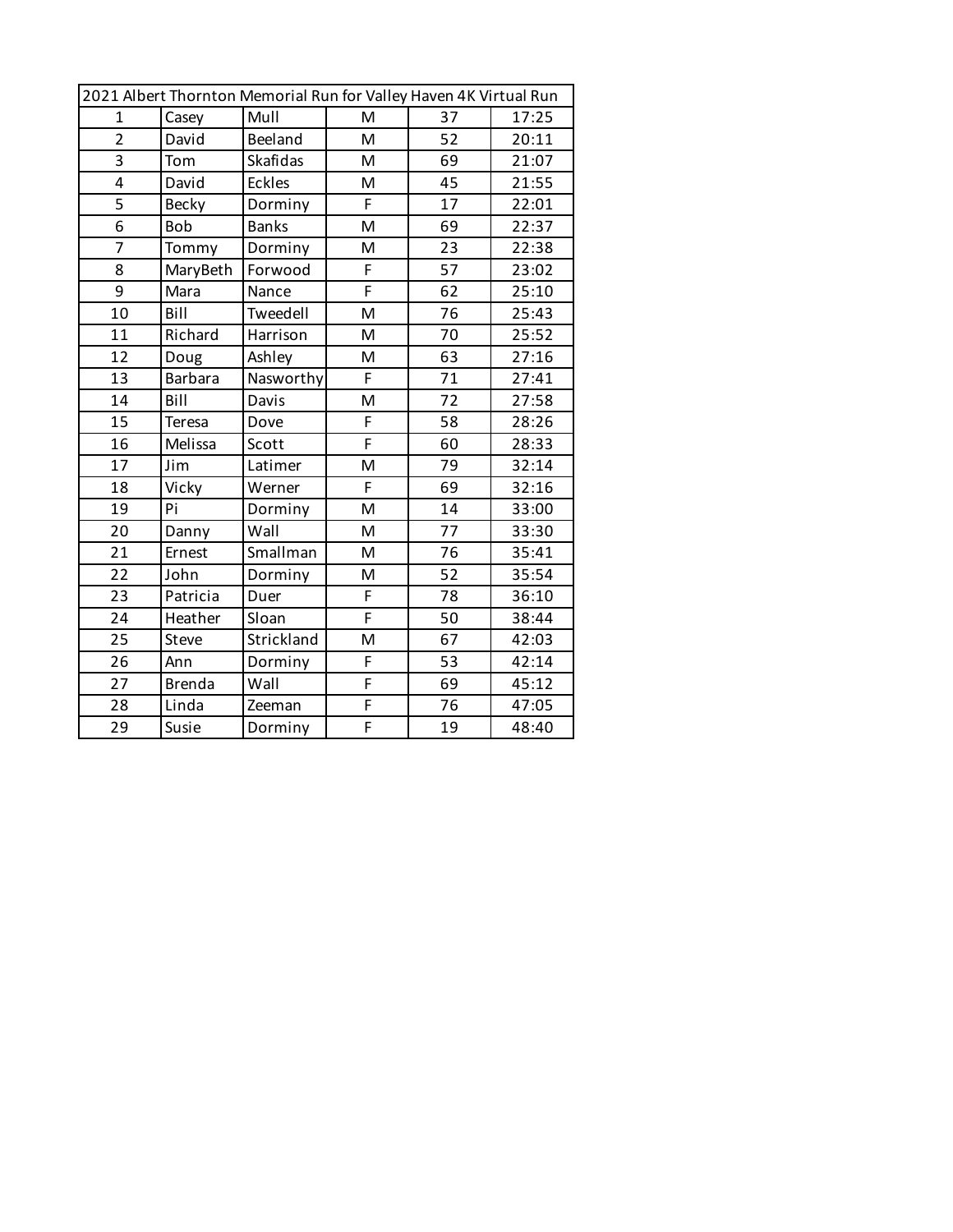| 2021 Albert Thornton Memorial Run for Valley Haven 5K in Person |         |                |                |    |       |
|-----------------------------------------------------------------|---------|----------------|----------------|----|-------|
| $\mathbf{1}$                                                    | Dave    | King IV        | M              | 40 | 19:47 |
| $\overline{2}$                                                  | Tray    | Thompson       | M              | 40 | 22:10 |
| 3                                                               | Benji   | Mitchum        | M              | 43 | 22:33 |
| 4                                                               | Jimmy   | James          | M              | 43 | 25:21 |
| $\overline{5}$                                                  | Logan   | James          | M              | 9  | 25:22 |
| $\overline{6}$                                                  | Bobby   | Poer           | M              | 47 | 25:23 |
| $\overline{7}$                                                  | Morgan  | Parks          | F              | 9  | 25:58 |
| 8                                                               | Zach    | <b>Tures</b>   | M              | 13 | 26:26 |
| 9                                                               | Stacy   | <b>Shores</b>  | M              | 49 | 25:58 |
| 10                                                              | Tim     | Campbell       | M              | 60 | 26:59 |
| 11                                                              | John    | <b>Tures</b>   | M              | 50 | 27:36 |
| 12                                                              | Todd    | Pike           | M              | 53 | 27:38 |
| 13                                                              | Lauire  | Blount         | F              | 60 | 27:56 |
| 14                                                              | Roger   | Keel           | M              | 67 | 28:37 |
| 15                                                              | Anthony | Caldwell       | M              | 35 | 30:09 |
| 16                                                              | Chris   | Miller         | M              | 37 | 31:24 |
| 17                                                              | Ryan    | Parks          | M              | 40 | 31:31 |
| 18                                                              | Oska    | Dixon          | M              | 39 | 32:13 |
| 19                                                              | Stan    | Jones          | M              | 66 | 32:14 |
| 20                                                              | George  | Southgate      | M              | 74 | 32:36 |
| 21                                                              | Summer  | Moon           | F              | 45 | 34:13 |
| 22                                                              | Ricky   | <b>Trawick</b> | M              | 62 | 35:07 |
| 23                                                              | Jenny   | Prather        | F              | 39 | 35:50 |
| 24                                                              | Lacy    | Miller         | F              | 34 | 36:47 |
| 25                                                              | Jessica | <b>Baker</b>   | F              | 35 | 37:40 |
| 26                                                              | Gator   | Kinkade        | M              | 48 | 38:00 |
| 27                                                              | Emmett  | Dannelle       | F              | 66 | 39:22 |
| 28                                                              | Allyson | Porter         | F              | 23 | 41:06 |
| 29                                                              | Rhonda  | Prather        | $\overline{F}$ | 69 | 41:53 |
| 30                                                              | Dan     | Emmett         | M              | 66 | 47:23 |
| 31                                                              | Bobby   | Prather        | M              | 68 | 43:40 |
| 32                                                              | Jackie  | Phillips       | $\overline{F}$ | 76 | 43:50 |
| 33                                                              | Debbie  | Chism          | F              | 51 | 45:57 |
| 34                                                              | Kathy   | Givens         | F              | 72 | 48:53 |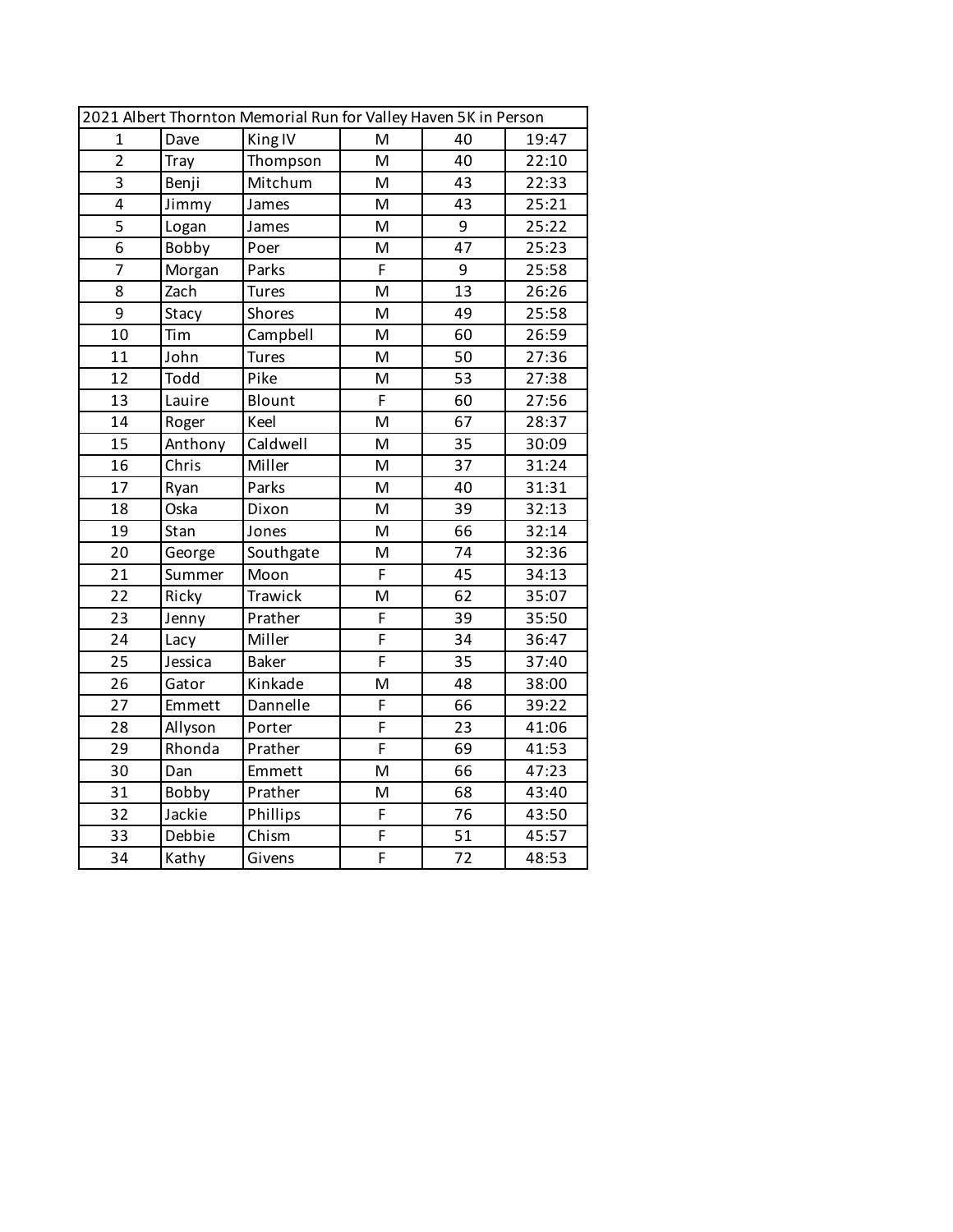| 2021 Albert Thornton Memorial Run for Valley Haven 5K Virtual |                |                 |                |    |         |  |
|---------------------------------------------------------------|----------------|-----------------|----------------|----|---------|--|
|                                                               |                |                 |                |    |         |  |
|                                                               |                |                 |                |    |         |  |
| $\mathbf{1}$                                                  | Casey          | Mull            | M              | 37 | 22:56   |  |
| $\overline{2}$                                                | Jojn           | Dorminy         | M              | 52 | 24:33   |  |
| 3                                                             | David          | Beeland         | M              | 52 | 24:39   |  |
| 4                                                             | <b>Becky</b>   | Dorminy         | F              | 17 | 27:14   |  |
| 5                                                             | <b>Bob</b>     | <b>Banks</b>    | M              | 69 | 27:22   |  |
| 6                                                             | Tom            | <b>Skafidas</b> | M              | 69 | 27:37   |  |
| $\overline{7}$                                                | MaryBeth       | Forwood         | F              | 57 | 28:48   |  |
| 8                                                             | Mara           | Nance           | F              | 62 | 29:52   |  |
| 9                                                             | Bill           | Tweedell        | M              | 76 | 31:15   |  |
| 10                                                            | Melissa        | Scott           | F              | 60 | 32:41   |  |
| 11                                                            | <b>Barbara</b> | Nasworthy       | F              | 71 | 33:34   |  |
| 12                                                            | Bill           | Davis           | M              | 72 | 34:10   |  |
| 13                                                            | Teresa         | Dove            | F              | 58 | 34:22   |  |
| 14                                                            | Richard        | Harrison        | M              | 70 | 34:29   |  |
| 15                                                            | Doug           | Ashley          | M              | 63 | 36:18   |  |
| 16                                                            | David          | <b>Eckles</b>   | M              | 45 | 38:48   |  |
| 17                                                            | Vicky          | Werner          | F              | 69 | 39:20   |  |
| 18                                                            | Danny          | Wall            | M              | 77 | 40:05   |  |
| 19                                                            | Jim            | Latimer         | M              | 79 | 40:27   |  |
| 20                                                            | Ernest         | Smallman        | M              | 76 | 46:28   |  |
| 21                                                            | Pi             | Dorminy         | M              | 14 | 46:28   |  |
| 22                                                            | Patricia       | Duer            | F              | 78 | 46:35   |  |
| 23                                                            | Heather        | Sloan           | F              | 50 | 47:42   |  |
| 24                                                            | Steve          | Strickland      | M              | 67 | 50:34   |  |
| 25                                                            | <b>Brenda</b>  | Wall            | F              | 69 | 54:40   |  |
| 26                                                            | Ann            | Dorminy         | F              | 53 | 55:18   |  |
| 27                                                            | Linda          | Zeeman          | $\overline{F}$ | 76 | 57:20   |  |
| 28                                                            | Chris          | Scammon         | M              | 74 | 1:26:13 |  |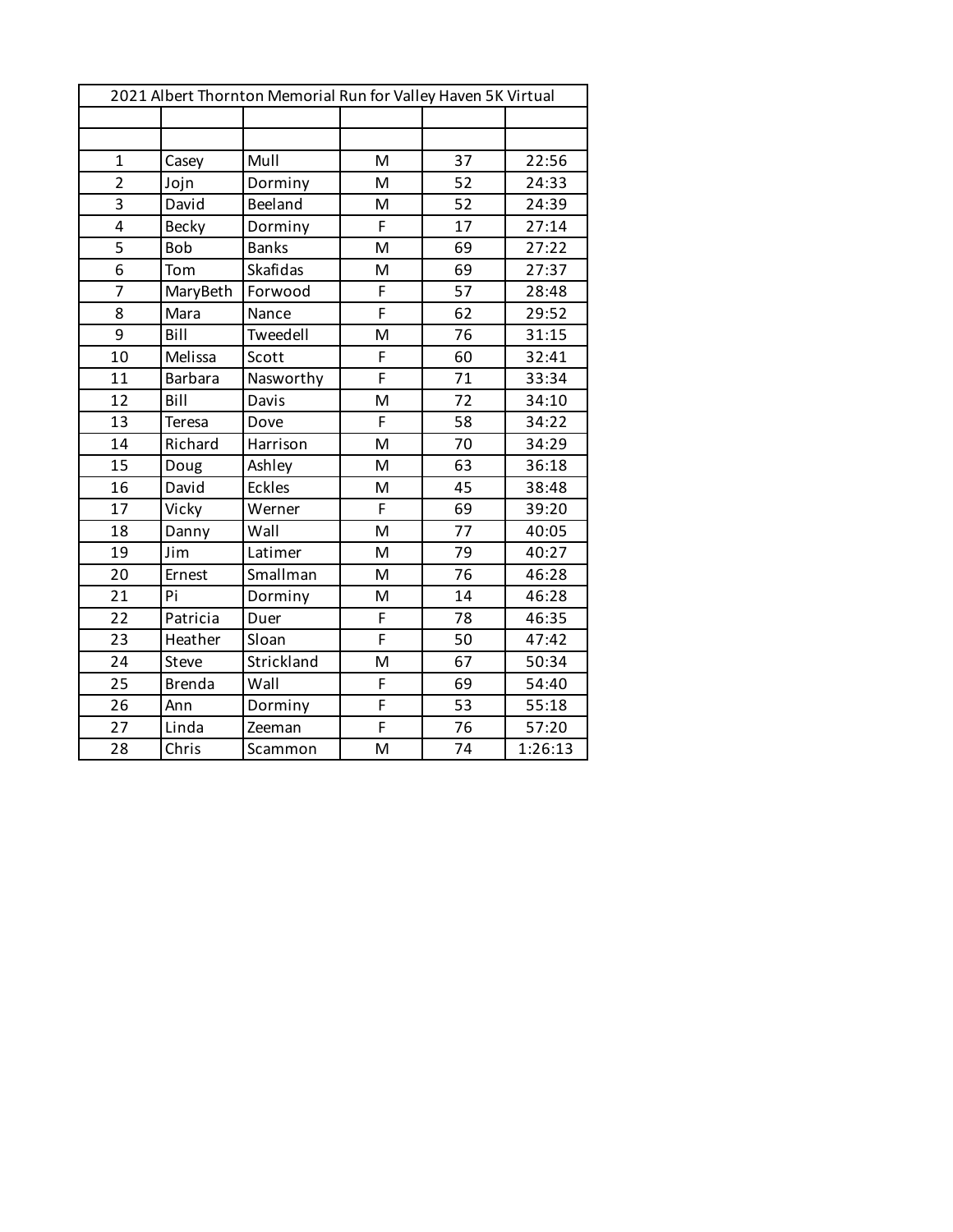| 2021 Albert Thornton Memorial Run for Valley Haven Bonus 4K |                |                 |   |    |         |
|-------------------------------------------------------------|----------------|-----------------|---|----|---------|
| $\mathbf{1}$                                                | Casey          | Mull            | M | 37 | 18:08   |
| $\overline{2}$                                              | Morgan         | Parks           | F | 9  | 19:42   |
| $\overline{3}$                                              | John           | Dorminy         | M | 52 | 20:50   |
| 4                                                           | Roger          | Keel            | M | 67 | 20:58   |
| $\overline{5}$                                              | Tom            | <b>Skafidas</b> | M | 69 | 20:59   |
| 6                                                           | David          | Beeland         | M | 52 | 21:01   |
| $\overline{7}$                                              | MaryBeth       | Forwoos         | F | 57 | 23:28   |
| 8                                                           | Mara           | Nance           | F | 62 | 24:48   |
| 9                                                           | Bill           | Tweedell        | M | 76 | 26:17   |
| 10                                                          | Richard        | Harrison        | M | 70 | 27:12   |
| 11                                                          | <b>Barbara</b> | Nasworthy       | F | 71 | 28:10   |
| 12                                                          | Bill           | Davis           | M | 72 | 28:12   |
| 13                                                          | <b>Teresa</b>  | Dove            | F | 58 | 29:02   |
| 14                                                          | Melissa        | Scott           | F | 60 | 29:16   |
| 15                                                          | Doug           | Ashley          | M | 63 | 29:41   |
| 16                                                          | David          | <b>Eckles</b>   | M | 45 | 31:40   |
| 17                                                          | Jim            | Latimer         | M | 79 | 32:41   |
| 18                                                          | Danny          | Wall            | M | 77 | 33:21   |
| 19                                                          | Vicky          | Werner          | F | 69 | 34:26   |
| 20                                                          | Ernest         | Smallman        | M | 76 | 35:45   |
| 21                                                          | Patricia       | Duer            | F | 78 | 35:38   |
| 22                                                          | Heather        | Sloan           | F | 50 | 39:21   |
| 23                                                          | Ernestine      | Jones           | F | 60 | 41:00   |
| 24                                                          | Steve          | Strickland      | M | 67 | 41:53   |
| 25                                                          | Ann            | Dorminy         | F | 53 | 43:13   |
| 26                                                          | <b>Brenda</b>  | Wall            | F | 69 | 44:59   |
| 27                                                          | Linda          | Zeeman          | F | 76 | 48:03   |
| 28                                                          | Chris          | Scammon         | M | 74 | 1:08:23 |